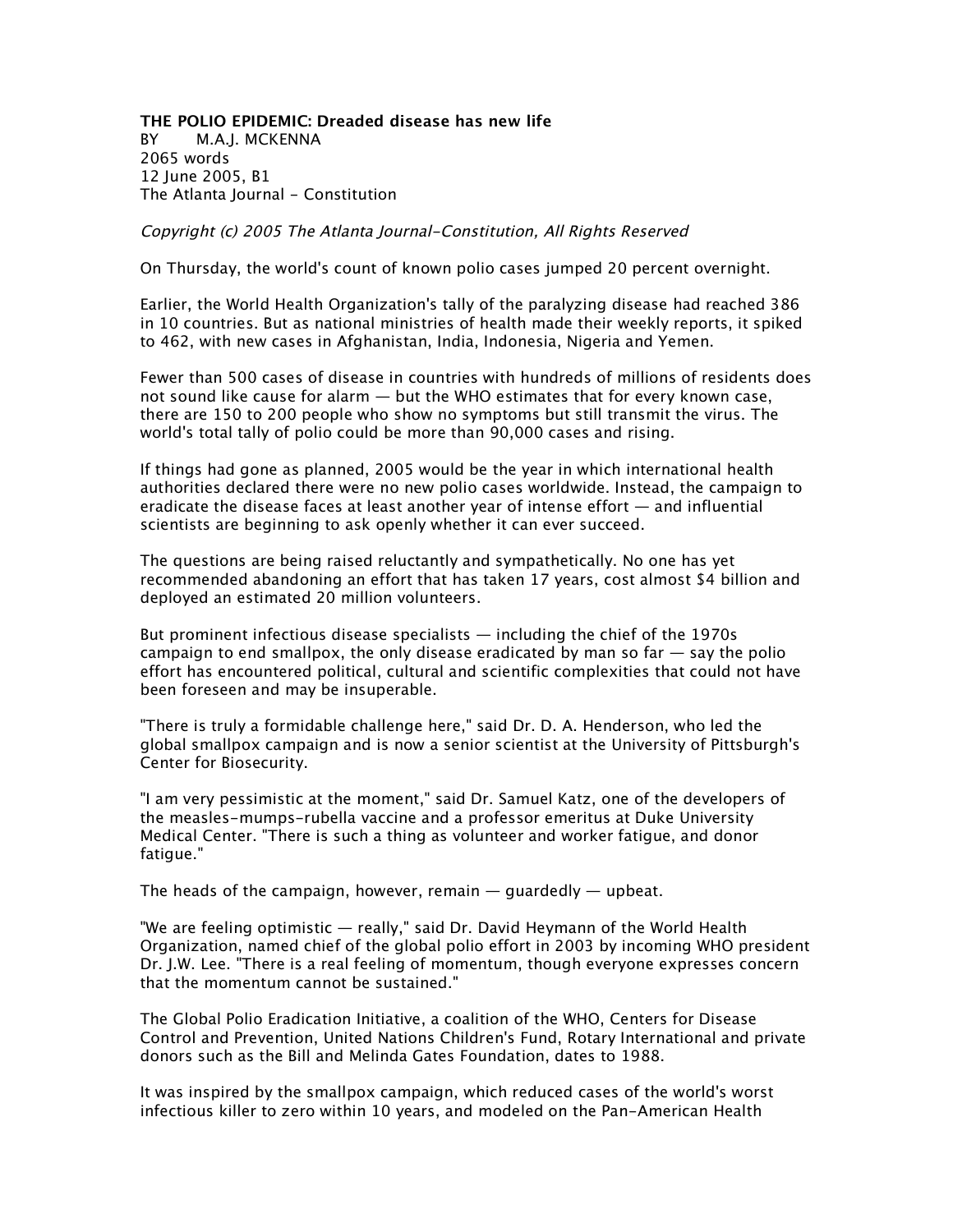*Organization's 1980s campaign to eliminate polio in the Americas, which succeeded in less than six years.*

*In 1988, polio — a viral disease that usually attacks children and destroys the nerves that control movement — circulated freely in 125 countries and paralyzed about 350,000 children each year. The coalition initially thought disease transmission could be stopped within 12 years, by 2000, but the target date has been pushed back twice, to 2002 and then to 2005.*

*By the end of 2003, there were only 784 cases left in the world, in six countries: Nigeria and Niger, Egypt, Afghanistan, Pakistan and India.*

## **Part of power struggle**

*Planners expected India and Pakistan would be the most difficult. They did not expect that three Muslim provinces in northern Nigeria, locked in a political struggle with the largely Christian federal government, would suspend polio vaccination as a bargaining chip.*

*Two of the provinces capitulated within months, but the third, Kano, held out for almost a year while its religious leaders claimed the vaccine had been deliberately contaminated in a plot to sterilize Muslim children. Kano's leadership boycotted a 2004 summit meeting at WHO headquarters, and turned away reports by two commissions that found the vaccine — made in Indonesia, a majority-Muslim nation — to be free of contamination.*

*Cases within Nigeria began to climb: There were 793 in 2004, more than 2003's world total. And the disease began to cross borders. By the end of 2003, Burkina Faso, Cameroon, Chad, the Central African Republic, Cote d'Ivoire, Benin, Ghana and Togo had been reinfected; by the end of 2004, Sudan, Ethiopia, Mali, Guinea, Botswana and Saudi Arabia.*

*This year, polio reached not only Indonesia, but also Yemen, which now has 220 known cases, most in the Red Sea port of Al Hudaydah.*

*"That clearly is very intense transmission," said Mark Pallansch, chief of the CDC's enterovirus lab, who performs genetic fingerprinting of polio strains to track the virus' movement. "If you assume there are 200 infections for every paralysis case, then this is to the point of saying one-half of all the children in the area have been exposed to the virus in a short period of time."*

*Polio's rapid resurgence has revealed inherent problems in the eradication campaign.*

*Some stem from the disease's own inescapable characteristics. Because polio produces symptomless infections — and because other infections mimic its fast-moving floppy paralysis — doing lab analysis on every case is essential for defining how far the disease has spread. Smallpox was much easier to find: It caused a unique, easily identifiable rash.*

## *Vaccination problems*

*Smallpox was easier to prevent, too: A single dose of vaccine produced lifelong immunity. Protection against polio takes at least three doses of vaccine. In tropical areas, for reasons that are not clear despite years of study, full immunity requires eight doses or more.*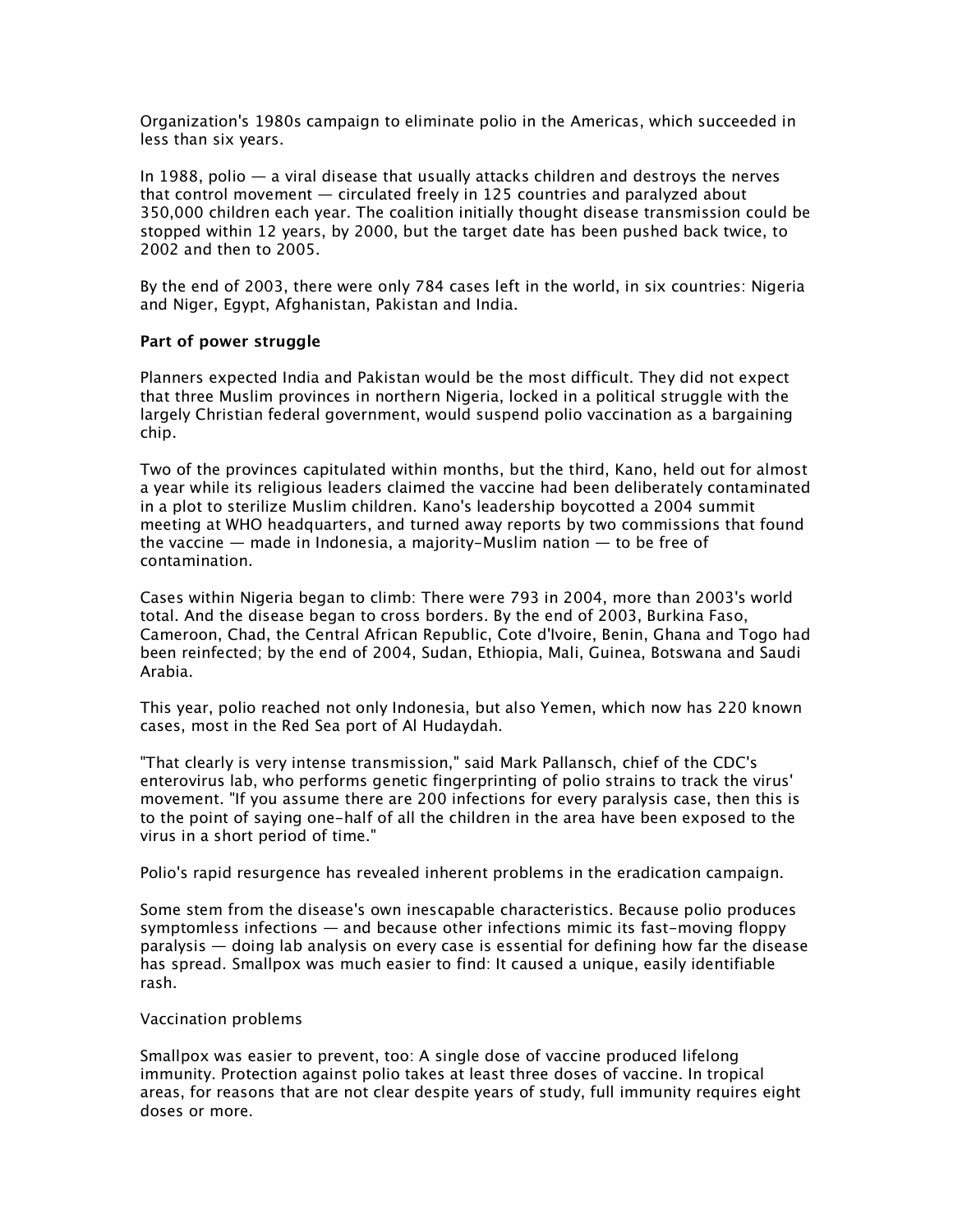*Children in some of the reinfected countries had not been vaccinated enough: In Yemen, Pallansch said, surveys show an average vaccination rate of 65 percent of toddlers, "but it is safe to say there were significant areas where coverage was below 50 percent." And those that had been inoculated had received only one or two doses of vaccine.*

In other countries, children had not been vaccinated at all: They were born after national *governments, seeing the disease eliminated within their borders, halted the expensive, complicated vaccination campaigns and redirected money and effort to other health problems.*

*That strategy was implicitly backed by the coalition, which in 2003 withdrew vaccination*  funding from almost 100 countries that had vanguished polio to concentrate its limited *money on the six most seriously affected nations.*

*Massive emergency campaigns inoculating more than 100 million children have been staged in the reinfected countries, but polio has nevertheless become locally reestablished in six. Those campaigns have come at a cost: "There is a \$50 million shortfall for the second half of this year, and an additional \$200 million needed for next year," said Dr. Hamid Jafari, chief of the CDC's global immunization program. "That might increase if we have additional importations into other polio-free countries."*

## **Flawed surveillance**

*In canceling vaccination funding for polio-free countries, the coalition bargained that governments would keep close watch to catch importations before the disease could regain a foothold in places where it had been wiped out.*

*But findings in the CDC's polio lab throw doubt on the strength of the countries' disease-surveillance programs.*

*Pallansch and longtime research partner Olen Kew have developed a "molecular clock" based on the rate the polio virus changes over time — that lets them infer how long a virus has been circulating in an area even without a sample to prove its presence. Recently they dated three sets of viruses from Sudan and Chad, and found them most closely related to viruses last seen up to five years ago.*

*Two were of a type that is known to stay in one area, but the countries' surveillance programs had never picked them up.*

*The implications have left the coalition apprehensive. The eradication plan's last phase requires that surveillance for polio be excellent, because the weakened live virus in the oral polio vaccine — which typically spreads from recipients to others close to them and circulates for months or years — can unpredictably mutate into a form that causes paralysis instead of protecting against it.*

*With vaccinations ended, the only protection against a devastating outbreak of vaccinecaused polio would be keeping close watch to recognize the mutated virus as soon as it erupted. Some believe that may not be achievable.*

*"Once you stop transmission and are not finding cases, it is very difficult to keep governments interested and spending money," Henderson said.*

*As a result, Katz said, polio vaccination may never stop — at least not in industrialized countries that can afford to keep vaccinating. Most of the West, including the United*